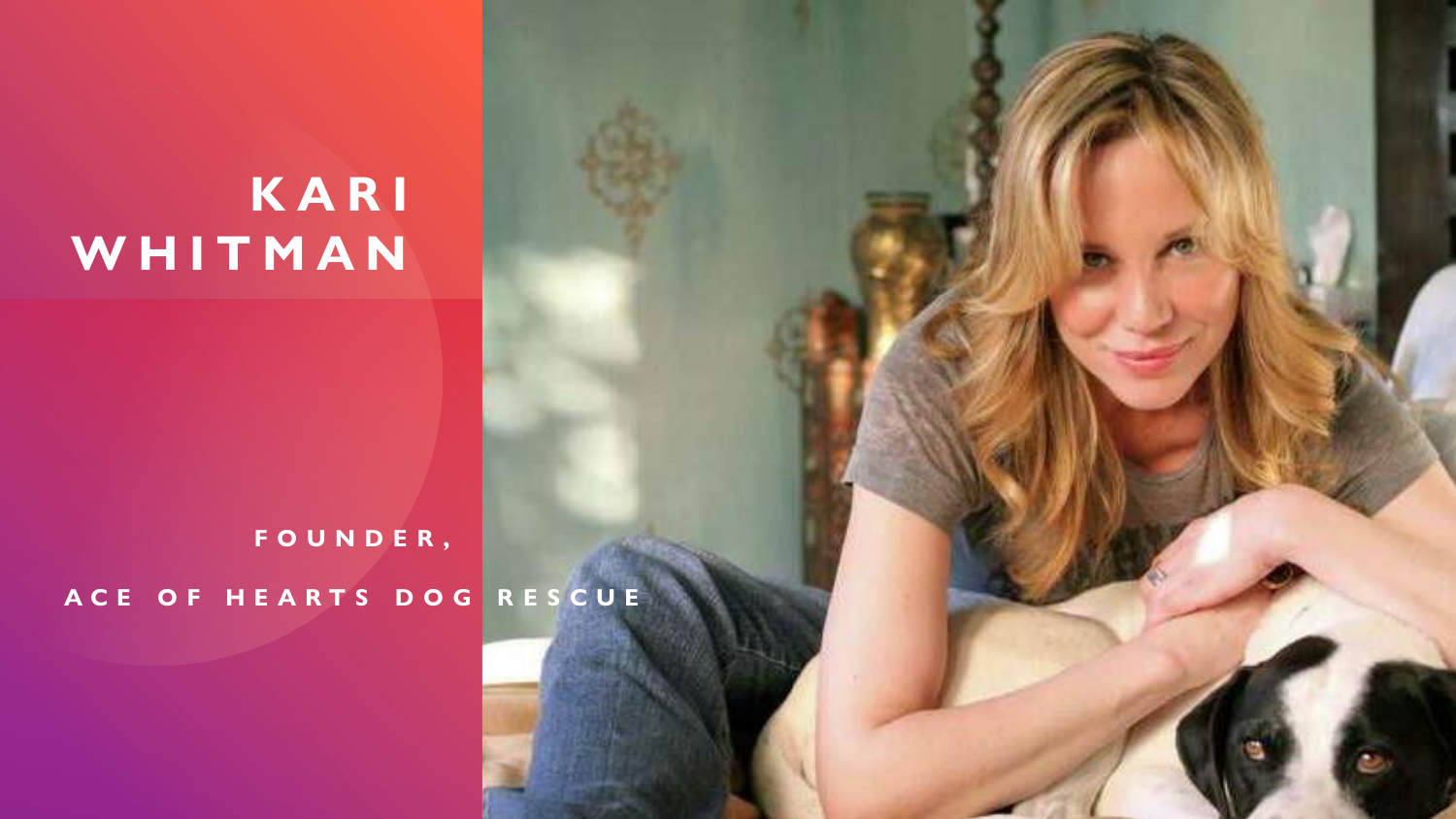Kari Whitman is Hollywood's 'go to' Interior Designer, but she is also the 'go to' person when it comes to rescuing dogs.

Kari is the founder of Ace of Hearts; [a foundation that res](http://www.acesangels.org)cues dogs the day before they are scheduled to be euthanized.

Her inspiration to saving the lives of dogs began when she encountered Ace, an American Bulldog that was scheduled to be euthanized.

Ace not only is the namesake of Kari's foundation, but is also the inadvertent saint to many canine lives that have been spared from death.

Kari's experience with Ace has helped many dogs from being euthanized, but what many might see as hopeless, Kari saw something else: Hope.

Kari is dedicated to Ace of Hearts and is also committed to protecting the environment and has created eco-friendly dog beds which are very popular and shows that she is serious about her foundation, the environment and using her ability as an interior designer to incorporate those elements into the living spaces she creates for Hollywood's stars and their pets.

After all, a home isn't only a place where people live, it's also home for the pets they love.



Kari and some of her Greener Pup Dog Beds.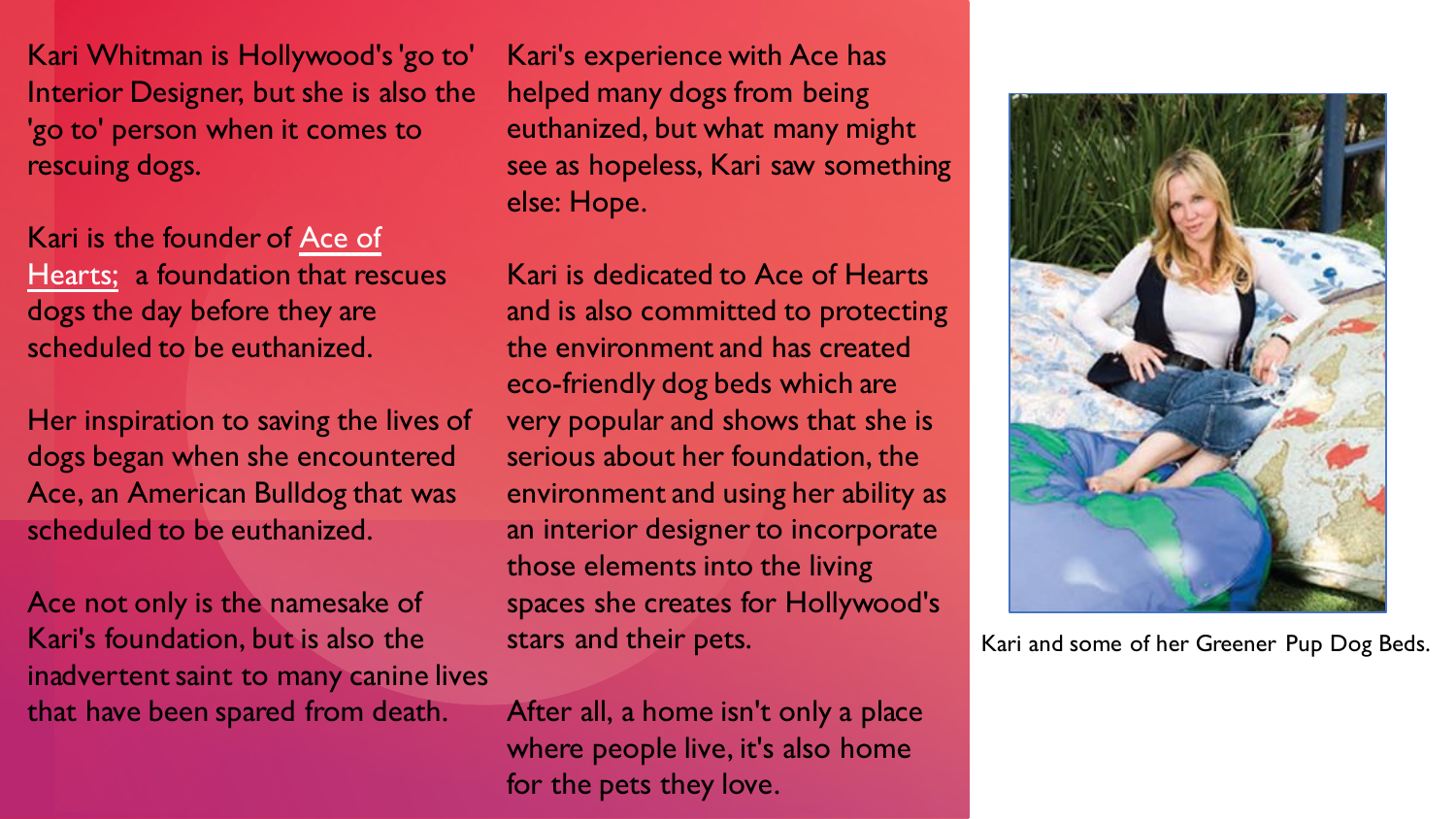TS: How did the journey begin with Ace of Hearts? (Was it with Ace specifically, or was it a combination of Ace and realizing a real need was apparent to save dogs from being euthanized, or was it the loss and grief after Ace's absence from your life?

KW: I've always loved animals, but Ace was special! When he died, I knew I had to do something to help dogs in his honor, and bring other people the love and happiness Ace brought me.

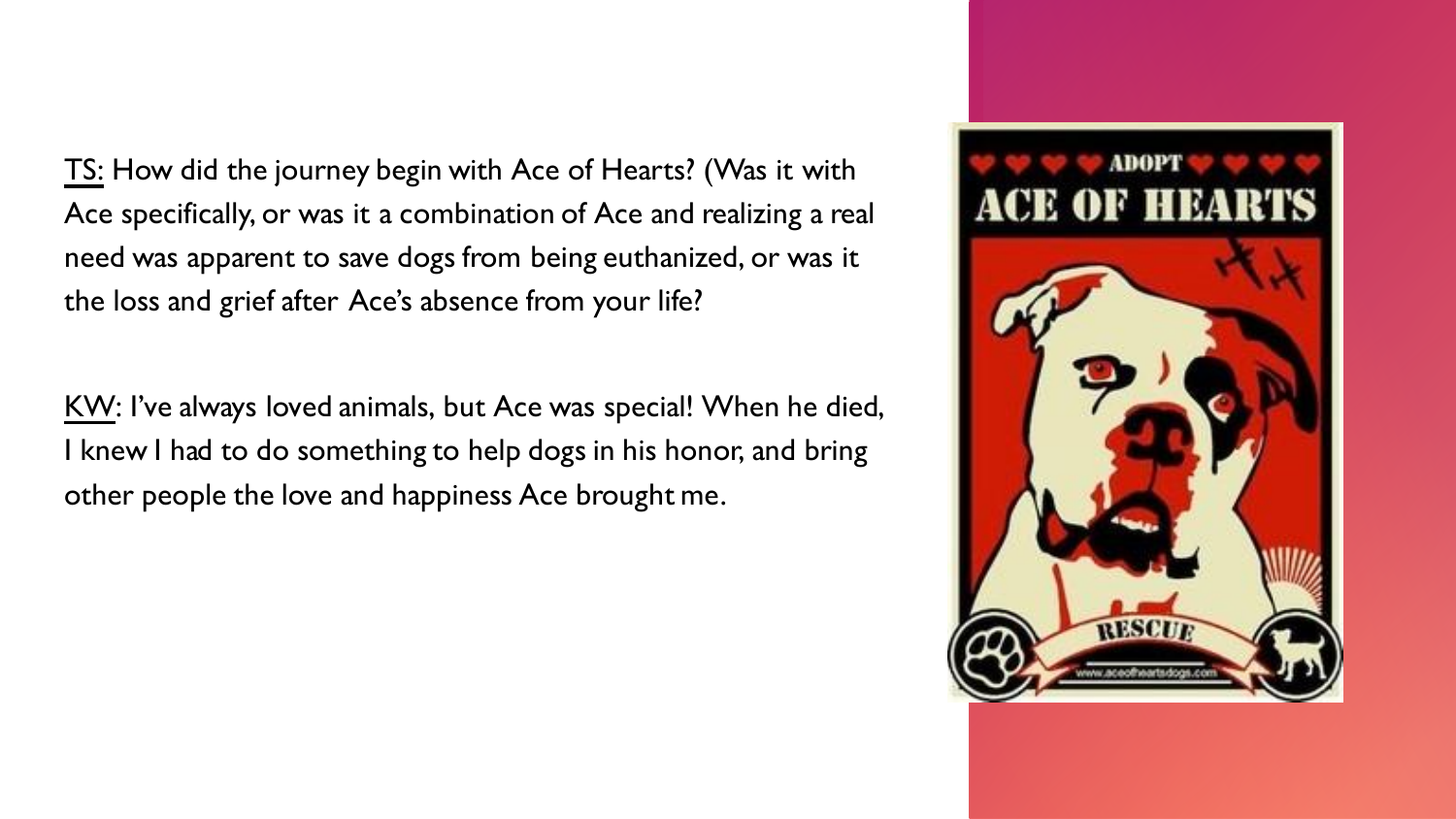TS: When someone decides to adopt (save) a dog from being euthanized through Ace of Hearts, what is the process? Do adopters (life savers) get to choose what kind of breed they want to save?

KW: Some adopters are looking for a certain type of dog, and we try to find them what they are looking for. The process is, we pull dogs from shelters that are soon to be euthanized and we place them with a foster. Then, we look for applications from homes who are a good fit for the dog's needs! Normally, when someone applies to adopt, we put the dog in the home hat's the best fit for all - the human AND the dog - We ALWAYS say "the dog is our #1 priority."

Kari with "Ace" the namesake and inspiration for her foundation: Ace of Hearts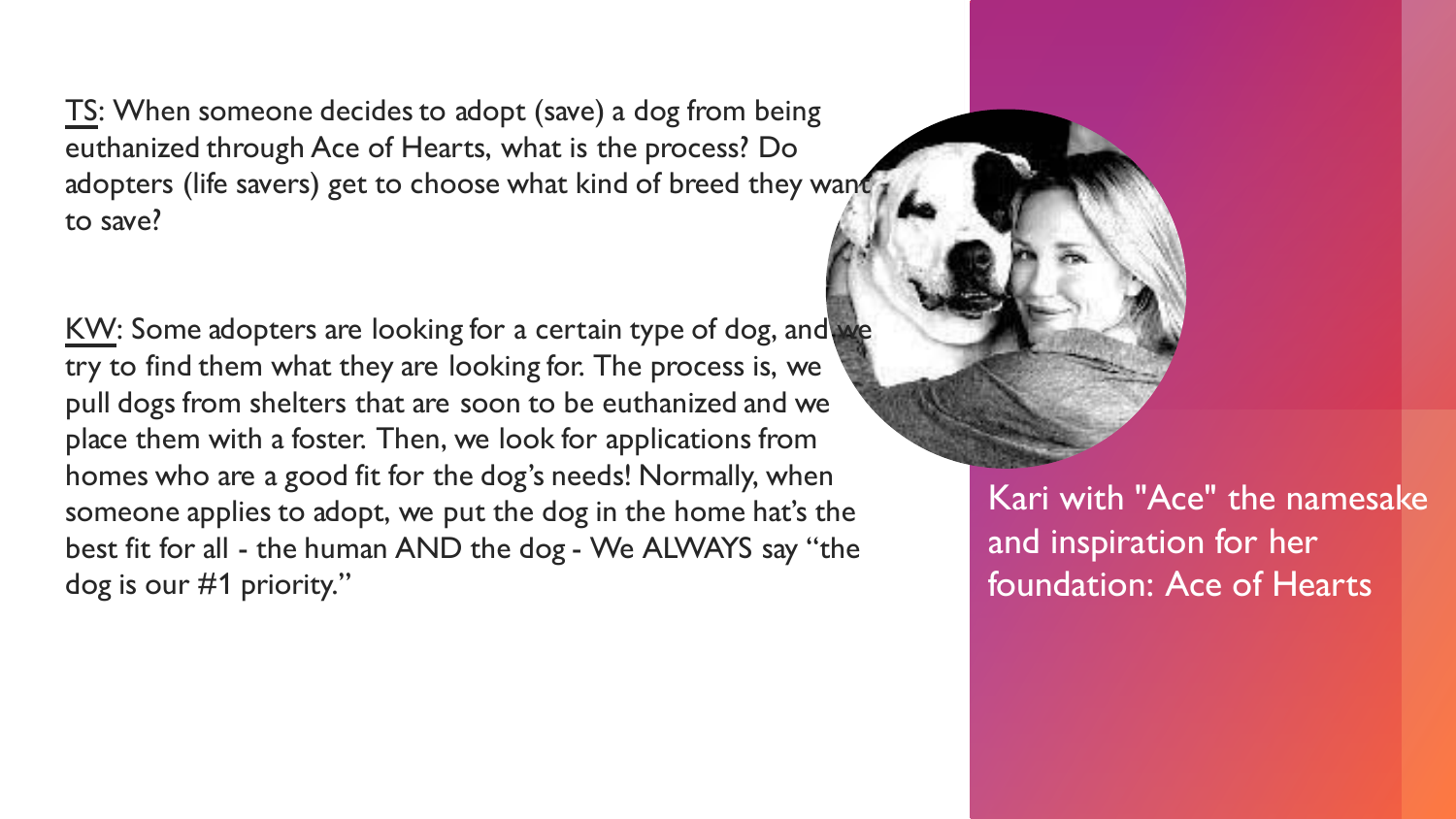

**TS**: **[Ace of Hearts](http://www.acesangels.org)** has more than just a mission to rescue dogs it also serves as a gateway for people to become informed/educated about several aspects of pet ownership and opportunities to become a responsible pet owner as well as rescuing a dog. Ace of Hearts is truly Angelic in its endeavor, but because it is 501c-3 organization it relies on volunteers and donations that range from dog food to monetary donations, what are the greatest needs your foundation struggles with, and what can people do to help?

**KW**: Good fosters are always needed, as well as money to cover vet expenses. We focus on senior dogs and dogs with medical issues because they have the hardest time getting adopted; however, this comes with a high price tag.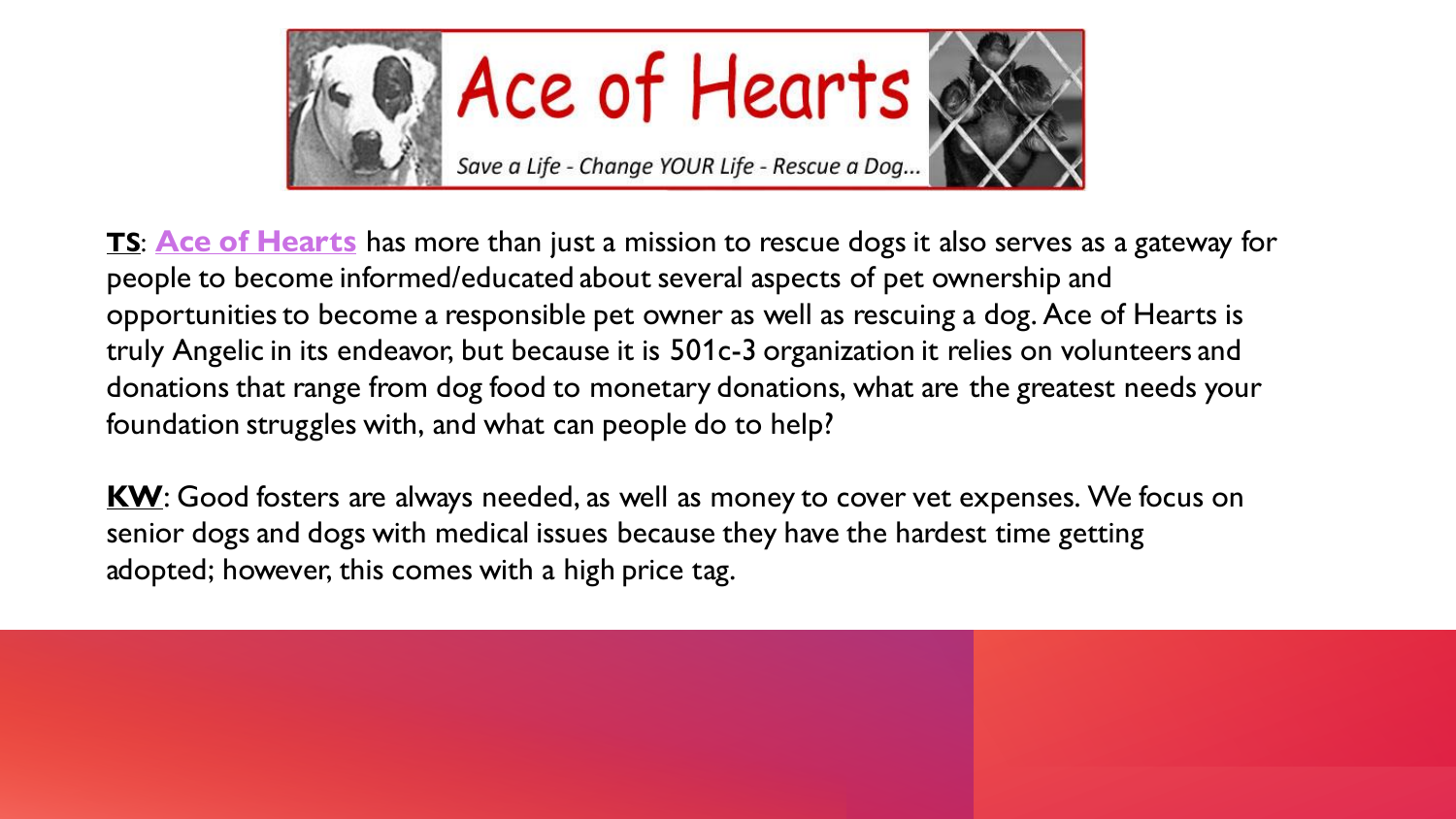**TS**: **[Ace of Hearts](http://www.acesangels.org)** is a testament to how important animals are to people's lives because, as an example: Ace. If it were not for Ace and his influence upon you Ace of Hearts may not have been able to save the lives of so many dogs. Ace's spirit lives through the foundation you created. How many lives have been saved thanks to you and Ace?

**KW**: Ace of Hearts has homed thousands of dogs and saved their lives...They've gone on to change the lives of thousands of families. Sometimes those families donate back, and help save even more dogs it's a cycle! It would be impossible to put a number on it, but 10's of thousands of lives have been changed by our work.

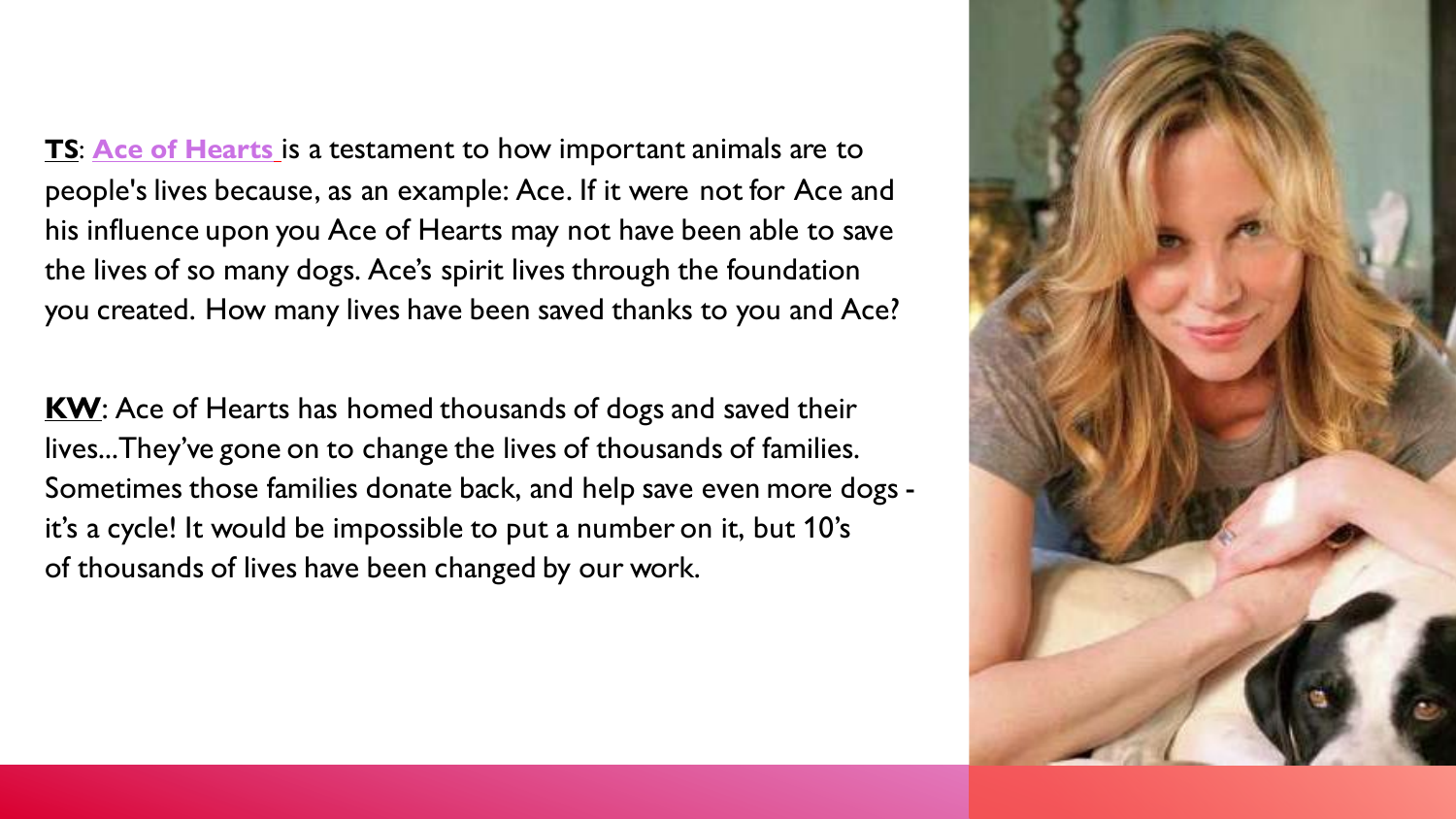**TS**: You are not only responsible for founding Ace of Hearts, but you have developed a line of eco-friendly dog (and Meow! Cats too) beds which are very popular (and affordable) How did you conceive the idea, the need for: "Greener Pup?"

**KW**: I came up with it because most dog beds are ugly and not very comfortable. As a designer, I wanted to make something the dogs and humans could love, and in the process help Ace of Hearts!

TS: Thank you Kari for your time, and for creating a foundation that truly is Angelic and for the innovative approach you have with protecting the environment while designing comfortable and beautiful places for people and their pets to live.